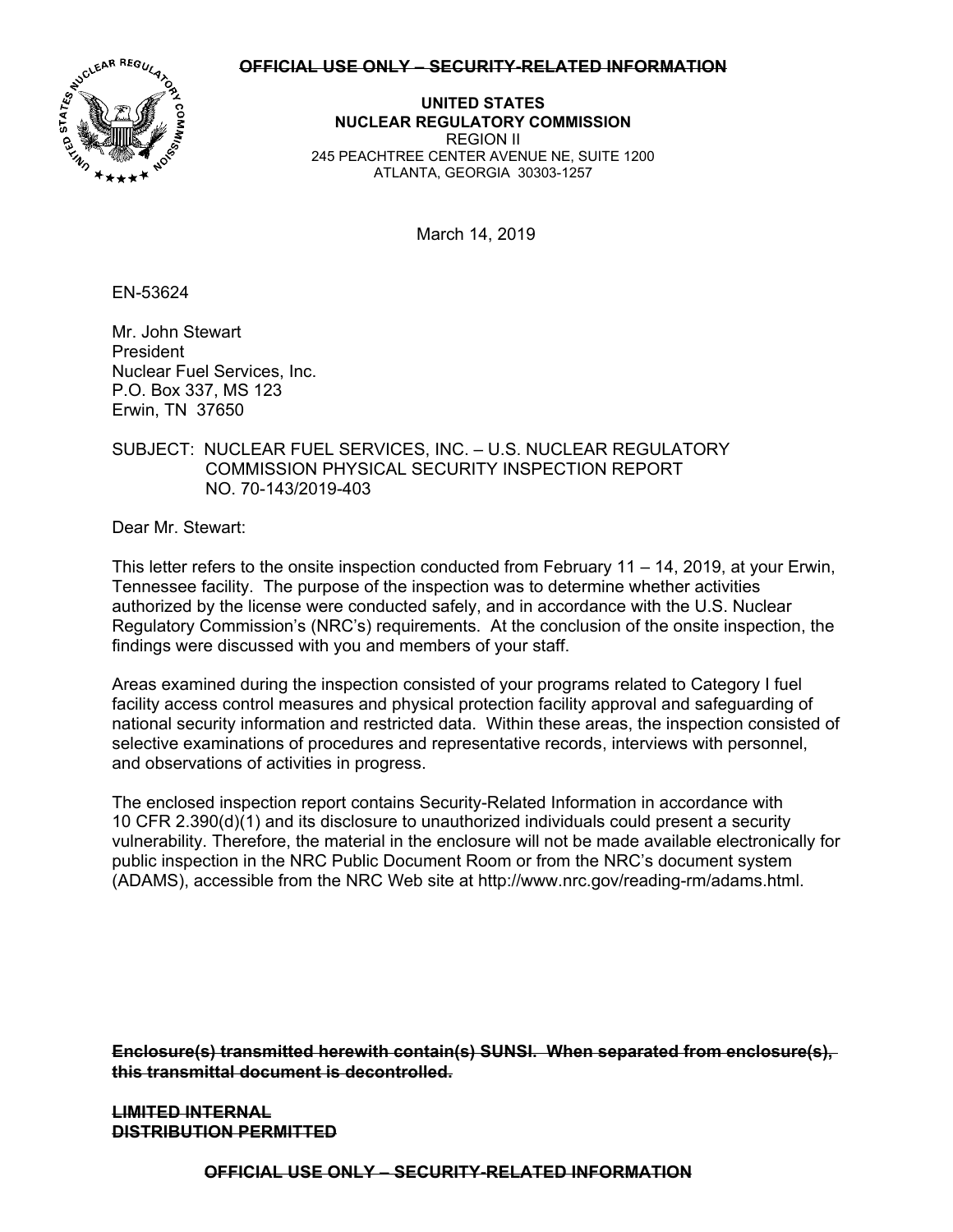## **OFFICIAL USE ONLY – SECURITY-RELATED INFORMATION**

2

Should you have any questions concerning this letter, please contact us at 404-997-4519.

Sincerely,

## **/RA/**

 Binoy B. Desai, Chief Plant Support Branch Division of Reactor Safety

Docket No. 70-143 License No. SNM-124

Enclosure: NRC Inspection Report 70-143/2019-403 w/Attachment: Supplemental Information (OUO)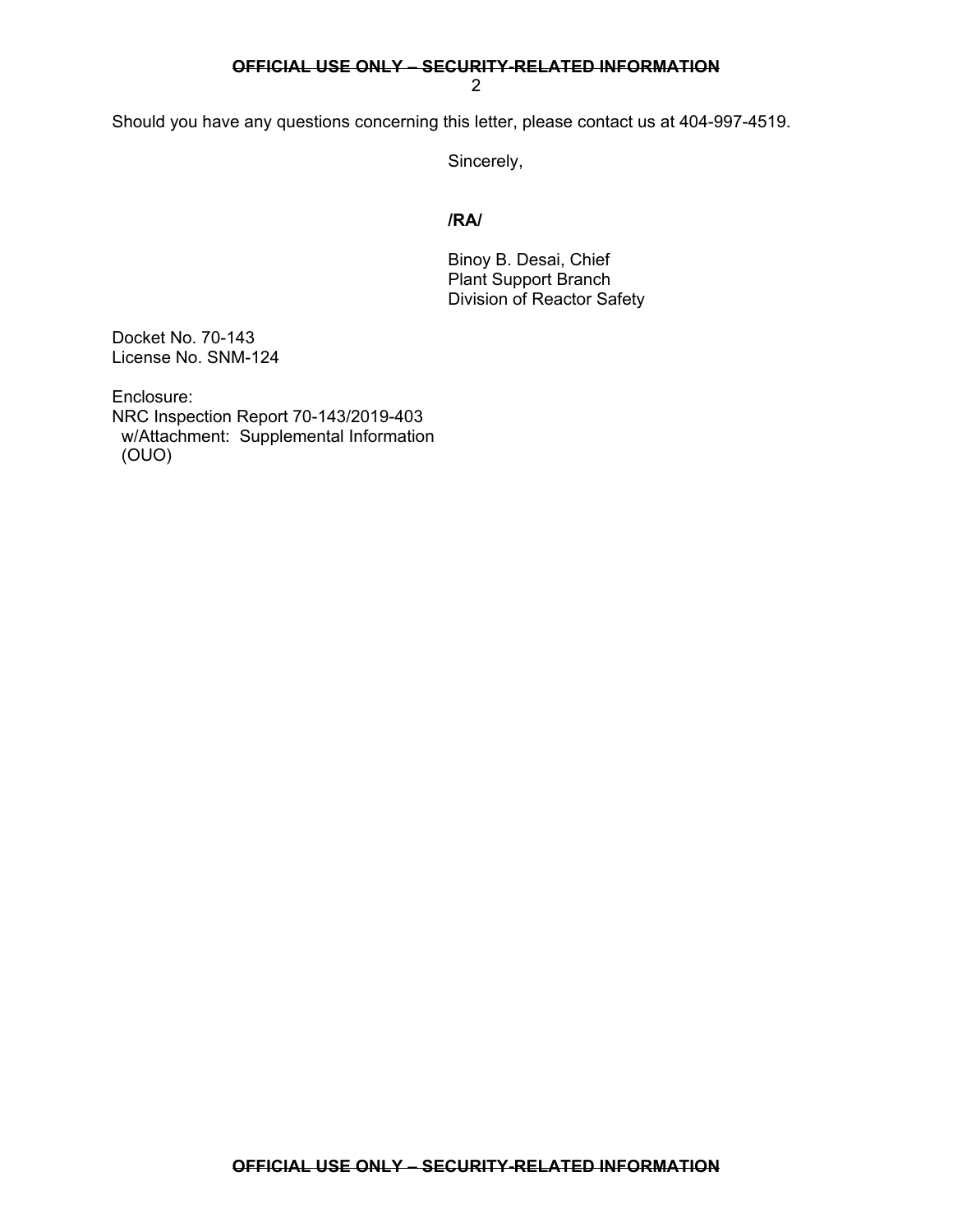cc: Jon A. Hagemann Operations Director Nuclear Fuel Services, Inc. Electronic Mail Distribution

Richard J. Freudenberger Safety & Safeguards Director Nuclear Fuel Services, Inc. Electronic Mail Distribution

Debra G. Shults Director, TN Dept. of Environment & Conservation Electronic Mail Distribution

Doris D. Hensley Mayor, Town of Erwin 211 N. Main Avenue P.O. Box 59 Erwin, TN 37650

Greg Lynch Mayor, Unicoi County P.O. Box 169 Erwin, TN 37650

Johnny Lynch Mayor, Town of Unicoi P.O. Box 39 Unicoi, TN 37692

David W. Deming Manager, Program Field Office – NFS Naval Nuclear Laboratory 1205 Banner Hill Rd Erwin, TN 37650